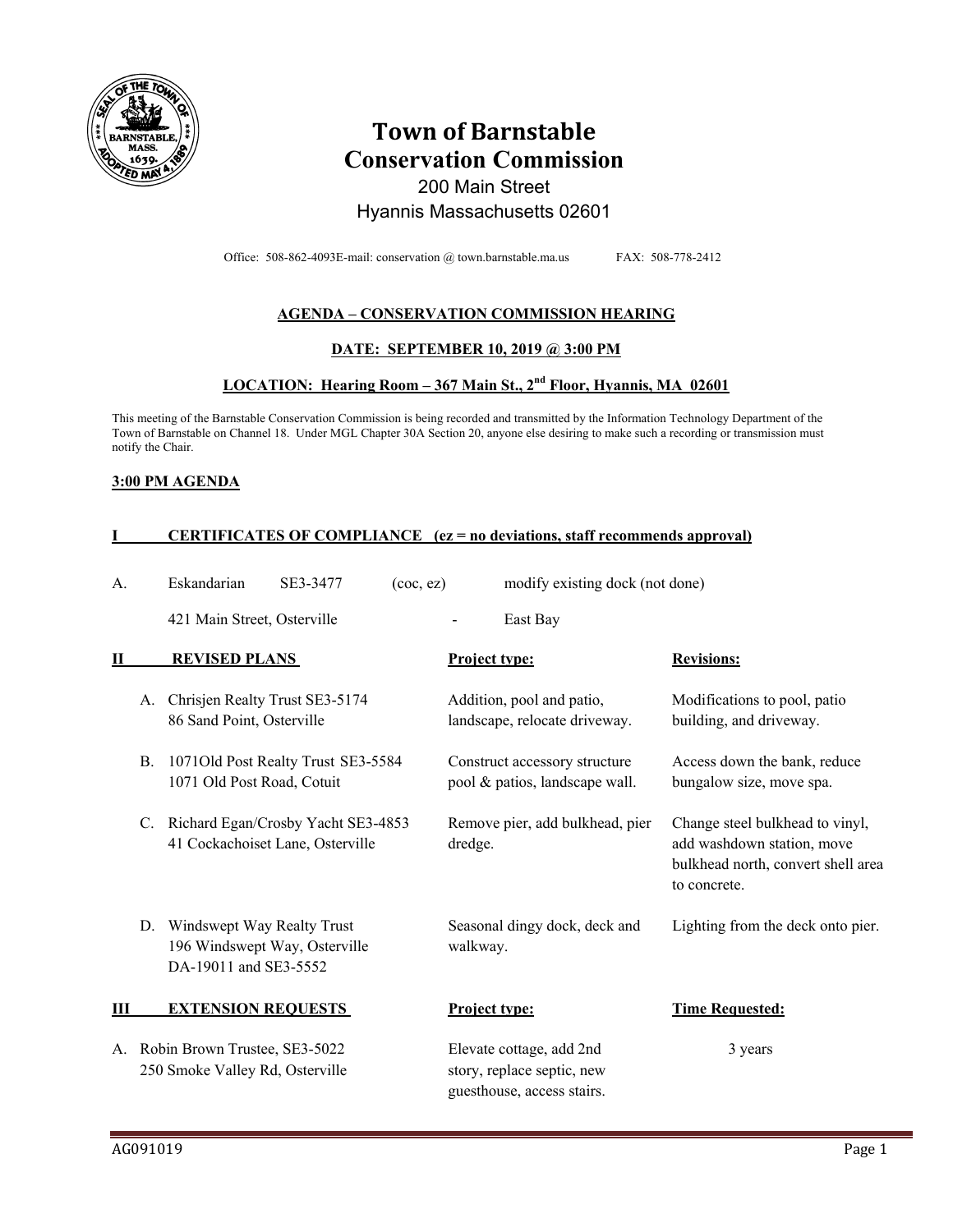B. Desmond Heathwood & Kevin McCafferty Maintenance dredging. 3 years 40 & 50 Windrush Lane, Osterville SE3-5442

#### **IV OLD & NEW BUSINESS**

- A. Long Beach Conservation Area scope of work.
- B. Treatment of Long Pong, Centerville, Mystic Lake and Middle Pond, Marstons Mills.

#### **V CHAIRS EXECUTIVE REVIEW**

A. Approve and retain the executive session minutes of July 23, 2019 which are related to the matter of Frank Raspante Realty Trust vs. The Barnstable Conservation Commission, as litigation is still ongoing.

#### **VI ENFORCEMENT ORDERS**

- A. Mary Beth & Brett A Quinn Trs & Bay 108 Realty Trust 108 Bay Rd. Cotuit Map 007 Parcel 022. Alteration of the 50' buffer to a coastal bank by constructing a retaining wall with fill.
- B. William J. & Kathleen M. Fitzgerald 162 Clamshell Cove Rd., Cotuit Map 005 Parcel 009. Alteration of a resource Area – Shoestring Bay – by keeping an unpermitted jet ski float.

#### **VII WARNING LETTERS**

- A. TFG Hyannis Hospitality, LLC 35 Scudder Ave., Hyannis Allowing trash/litter to accumulate in wetland and buffer to wetland.
- B. Alick DePaula 444 Rt. 6A/Main St., West Barnstable Failure to complete restoration planting.

#### **4:30 PM AGENDA**

This meeting of the Barnstable Conservation Commission is being recorded and transmitted by the Information Technology Department of the Town of Barnstable on Channel 18. Under MGL Chapter 30A Section 20, anyone else desiring to make such a recording or transmission must notify the Chair.

## **REMINDER TO APPLICANTS: FEES FOR LEGAL ADS ARE DUE AT HEARING. YOUR FEE IS LISTED BELOW**

#### **VIII REQUEST FOR DETERMINATION**

**Town of Barnstable – Department of Public Works.** Proposed foot path access improvements and removal of two hazardous trees at 85 Old Shore Road, Cotuit as shown on Assessor's Map 035 Parcel 072. **\$16.68** 

#### **IX NOTICES OF INTENT**

**Mass. Division of Fisheries & Wildlife.** Management of specialized and rare species in a unique ecosystem using various tools including herbicide, mechanical (cutting/mowing), and prescribed fire at 885 Mary Dunn Road, Hyannis as shown on Assessor's Map 332 Parcel 015. **\$27.80**

**Jessica L. Fieber.** Demolish existing dwelling, construct new dwelling with associated patios, decks and retaining walls; re-grading at 180 Baxters Neck Road, Marstons Mills as shown on Assessor's Map 75 Parcel 22. SE3-5713 **\$22.24** 

**Oyster Harbors Club, Inc.** Proposed extension of existing roof over existing patio to create covered grill terrace, with side walls and door for inclement weather and extension of existing uncovered patio with fire pits at 170 Grand Island Drive, Osterville as shown on Assessor's Map 053 Parcel 012 001. SE3-5711 **\$27.75**